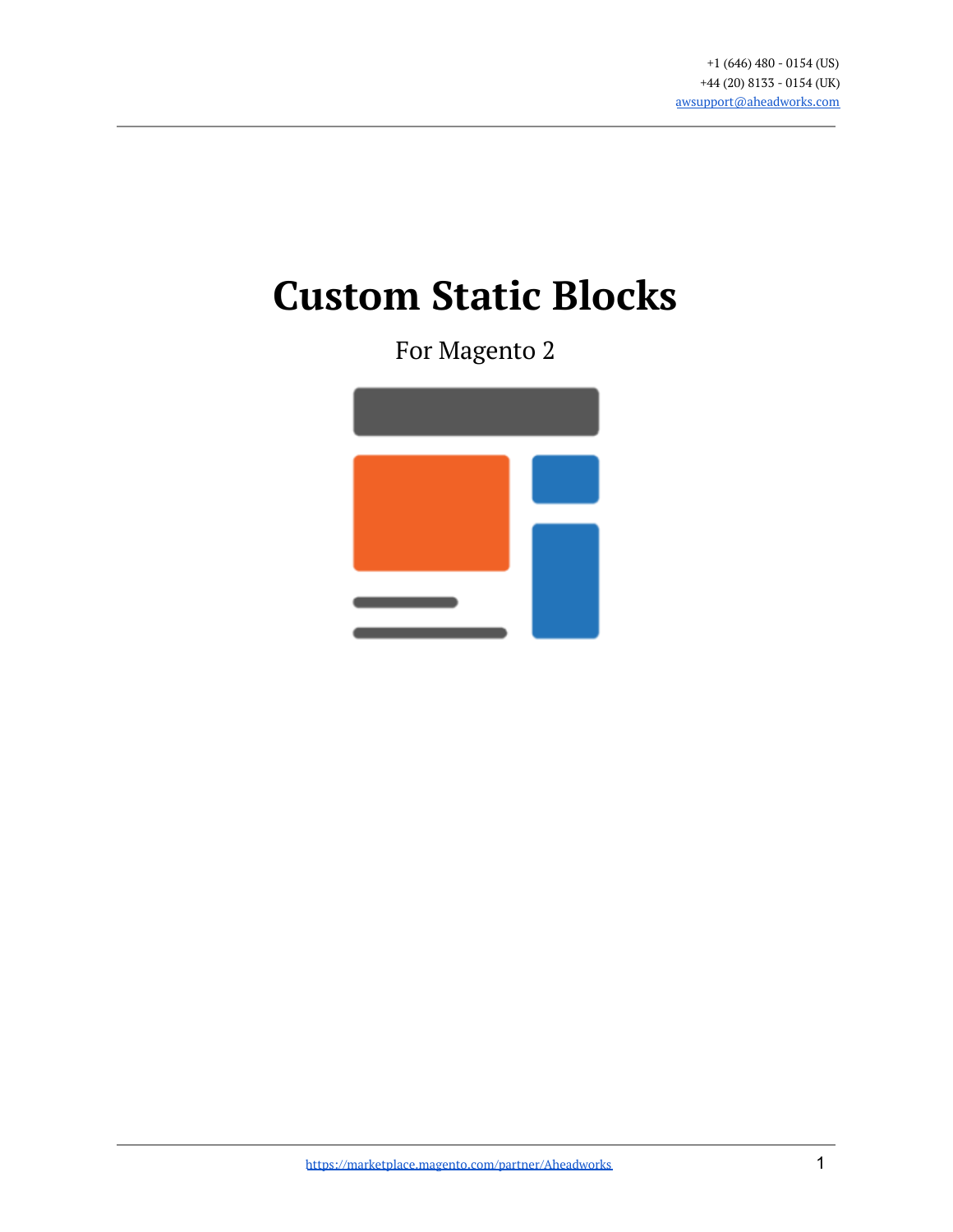### **Table of contents**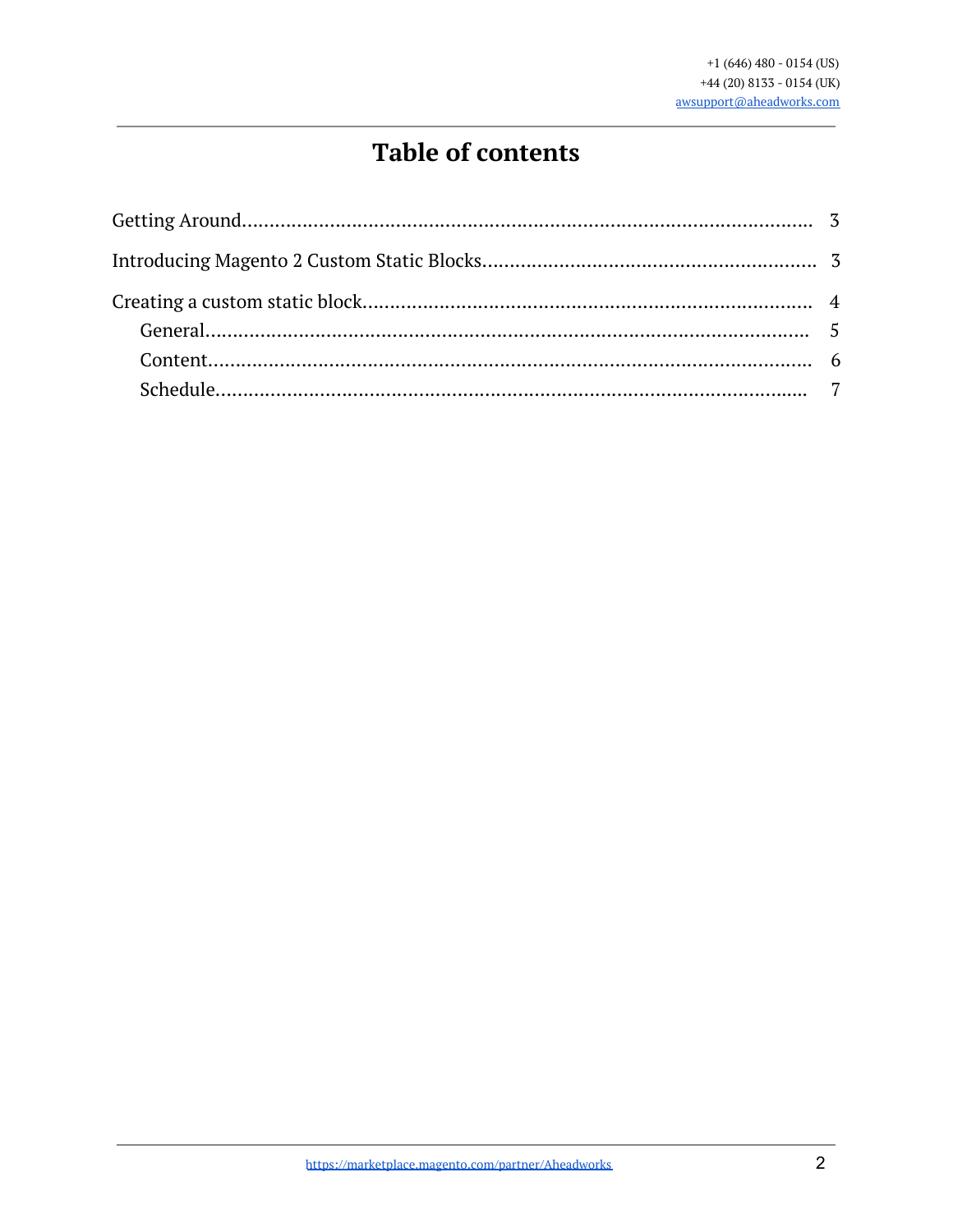# <span id="page-2-0"></span>**Getting Around**

The **Magento 2 Custom Static Blocks** extension allows web merchants to smartly arrange the layout of their stores via customizable content blocks. For individual customer groups, store admins can create static blocks by choosing the pages where each block should be displayed and in-page block positions. By using conditions, admins can apply each block to a custom selection of products. Finally, the scheduling options enable them to display blocks at specific times and time periods.

**Compatibility:** Magento Open Source 2.3.X - 2.4.X, Magento Commerce using on-prem (EE) 2.3.X - 2.4.X, Magento Commerce on Cloud (ECE) 2.3.X - 2.4.X. **For support please contact**: awsupport@aheadworks.com

# <span id="page-2-1"></span>**Introducing Magento 2 Custom Static Blocks**

The extension introduces its section under **Content > Custom Static Blocks by aheadWorks > Manage Blocks**

| Manage Blocks v                |                      |                         |               |                                           |                       | <b>Create New Block</b>             |                   |
|--------------------------------|----------------------|-------------------------|---------------|-------------------------------------------|-----------------------|-------------------------------------|-------------------|
| <b>Actions</b>                 | $\blacktriangledown$ | 4 records found         |               | Filters<br>20<br>$\overline{\phantom{a}}$ | $\bullet$<br>per page | Default View v<br>o<br>$\mathbf{1}$ | Columns v<br>of 1 |
| ID<br>$\overline{\phantom{a}}$ | <b>Name</b>          | <b>Customer Groups</b>  | <b>Status</b> | Where to<br><b>Display</b>                | <b>Position</b>       | <b>Static Blocks</b>                | Show              |
| 1                              | Arttest1             | NOT LOGGED IN, General, | Enable        | <b>Product Pages</b>                      | Content               | <b>Footer Links</b>                 | Every             |

#### **Manage Blocks** screen is the management center of the extension. Here store administrator can: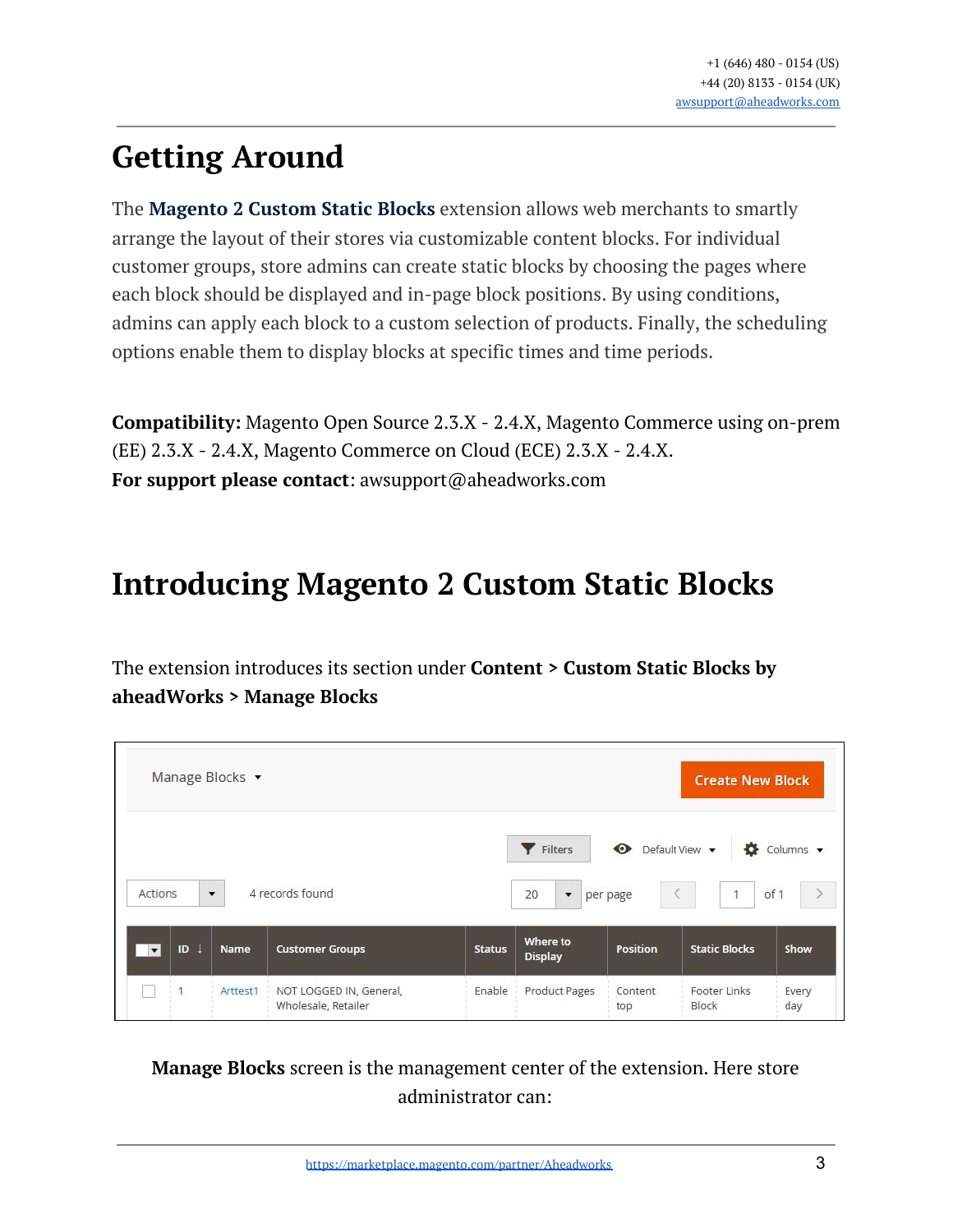- Create new blocks;
- Enable/disable/delete existing blocks;
- Click the block to proceed to the block editing page.

Here store administrator can also adjust the Manage Blocks screen look and feel according to requirements:

- $\triangle$  columns  $\cdot$  button allows adding/disabling the blocks grid columns, some may be excessive and some relevant to your current tasks;
- $\blacktriangleright$  Filters button allows looking for the custom blocks matching a set of attributes;
- **■** Default View button allows saving perfect custom blocks grid look you found to quickly load it whenever required.

That is all for the Custom Static Blocks store backend pages. The extension does not have general settings as all the blocks are configured separately.

# <span id="page-3-0"></span>**Creating a custom static block**

Click **Create New Block** button at the Manage Blocks screen to create the first custom block.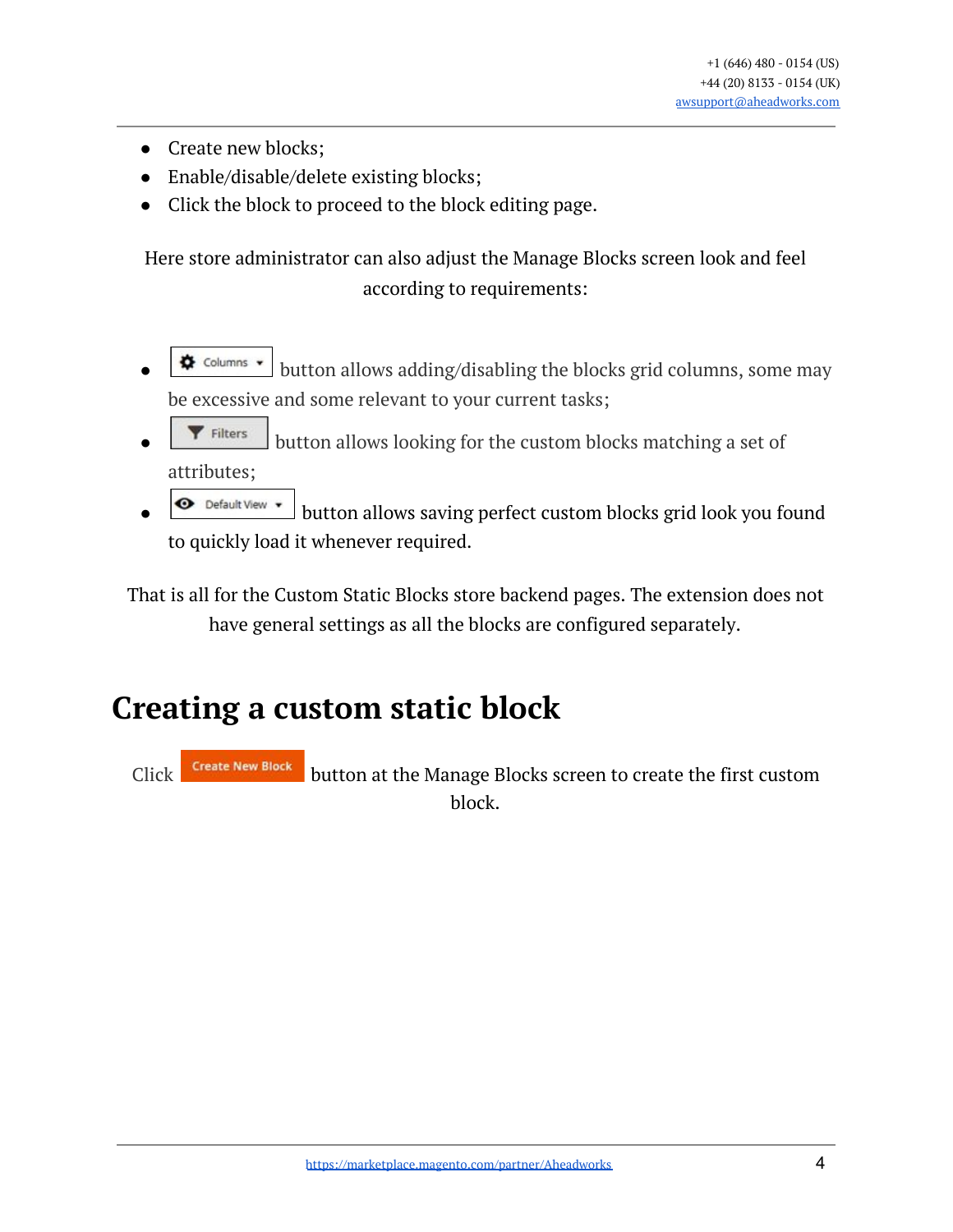### <span id="page-4-0"></span>General

| <b>NEW BLOCK</b>                    | <b>General Information</b>                                |
|-------------------------------------|-----------------------------------------------------------|
| General<br>$\overline{\phantom{a}}$ | <b>Test static block</b><br>Name $\star$                  |
| Content                             | Enabled<br><b>Status</b><br>$\blacktriangledown$          |
| Schedule                            | Customer<br>NOT LOGGED IN<br>$\star$<br>Groups<br>General |
|                                     | $\overline{\phantom{a}}$<br>Wholesale                     |

At the General section of the new static block page administrator is suggested to define where and how the block will be displayed. The screen offers the following settings:

- **Name** the name of the static block for internal identification purposes;
- **Status** the status of the block:enabled/disabled;
- **Customer Groups** the customer groups the block will be displayed to;
- **Where to Display** on what page types the block will be displayed:
	- *Home Page;*
	- *Product Pages;*
	- *Catalog Pages;*
	- *Shopping Cart;*
	- *Checkout.*
- **Position** the position on the page where the block will be displayed:
	- *Sidebar top;*
	- *Sidebar bottom;*
	- *Content top;*
	- *Page bottom;*
	- *Menu Top;*
	- *Menu Bottom.*
- **Conditions** lets store administrator define the conditions on which the static block will be displayed (e.g.: product attributes, category). The setting is **Where to Display** dependent.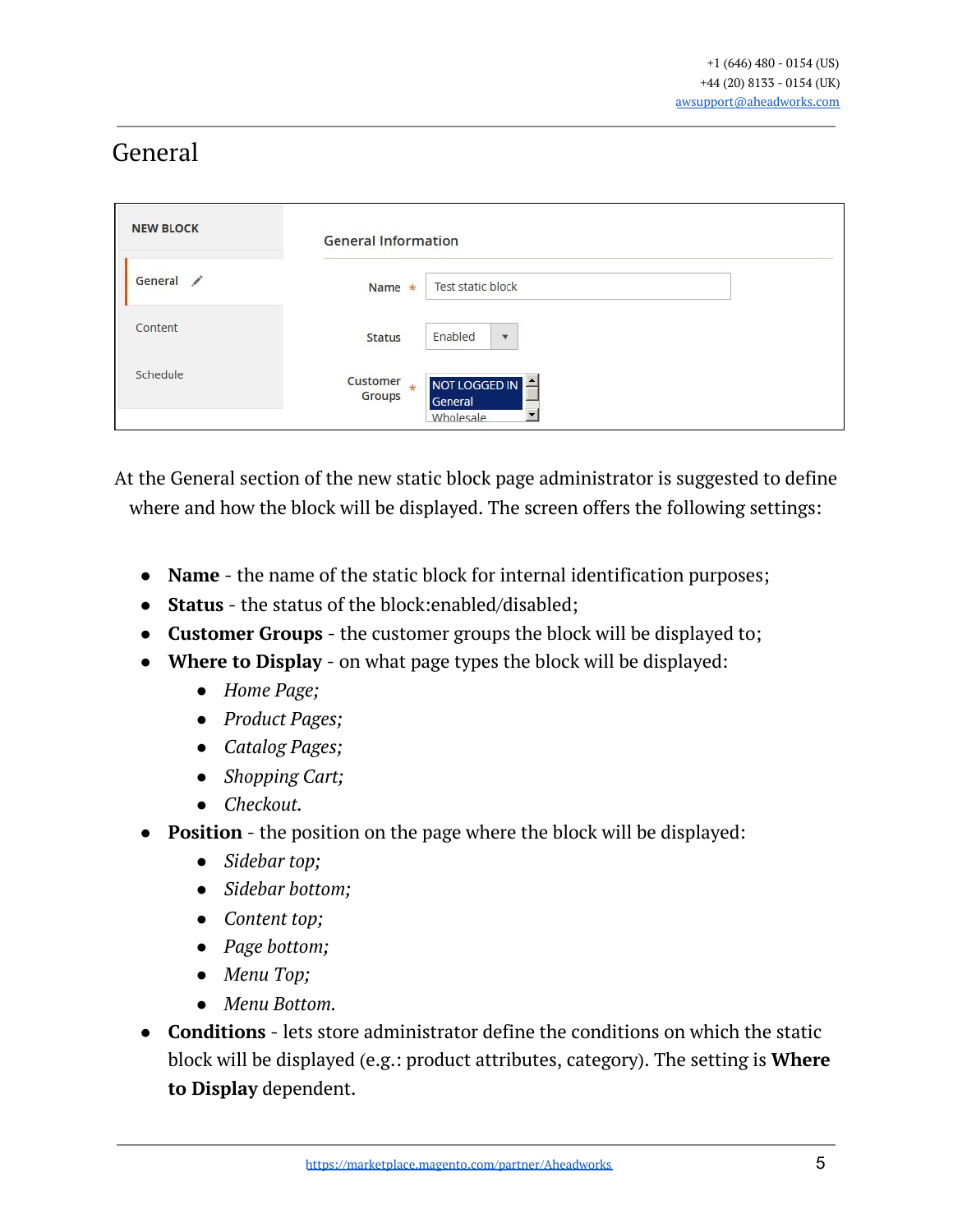This covers the placement aspects of the Custom Static Blocks.

If you insert a custom static block and some widget in the same page position, the widget will be displayed before the static block (since in Magento widgets have a higher priority than custom static blocks of the module).

#### <span id="page-5-0"></span>Content

Once done with the General section click Content in the navigation menu to your left:

| <b>NEW BLOCK</b>                    | Content           |              |                       |                          |        |   |
|-------------------------------------|-------------------|--------------|-----------------------|--------------------------|--------|---|
| General<br>$\overline{\phantom{a}}$ | <b>Store View</b> |              | <b>Static Block</b>   | <b>Edit Block</b>        | Remove |   |
| Content /                           | All Store Views   | $\mathbf{v}$ | <b>Giftcard Block</b> | $\overline{\phantom{a}}$ | Edit   | Ø |

At the Content section of the new static block page administrator is suggested to define the static block's content.

The content is defined by the CMS blocks available at your store. Before adding a static block's content make sure you have created an appropriate CMS block under **Content > Elements > Blocks**.

 $\bullet$  To add new content option to the static block click button - it will add a new line of content;

- In the content line specify the **Store View** for the CMS block you want it displayed at;
- Select appropriate CMS block in the Static Block box (if required the CMS block can be edited on spot);

• Click one more time if you want to add another CMS block.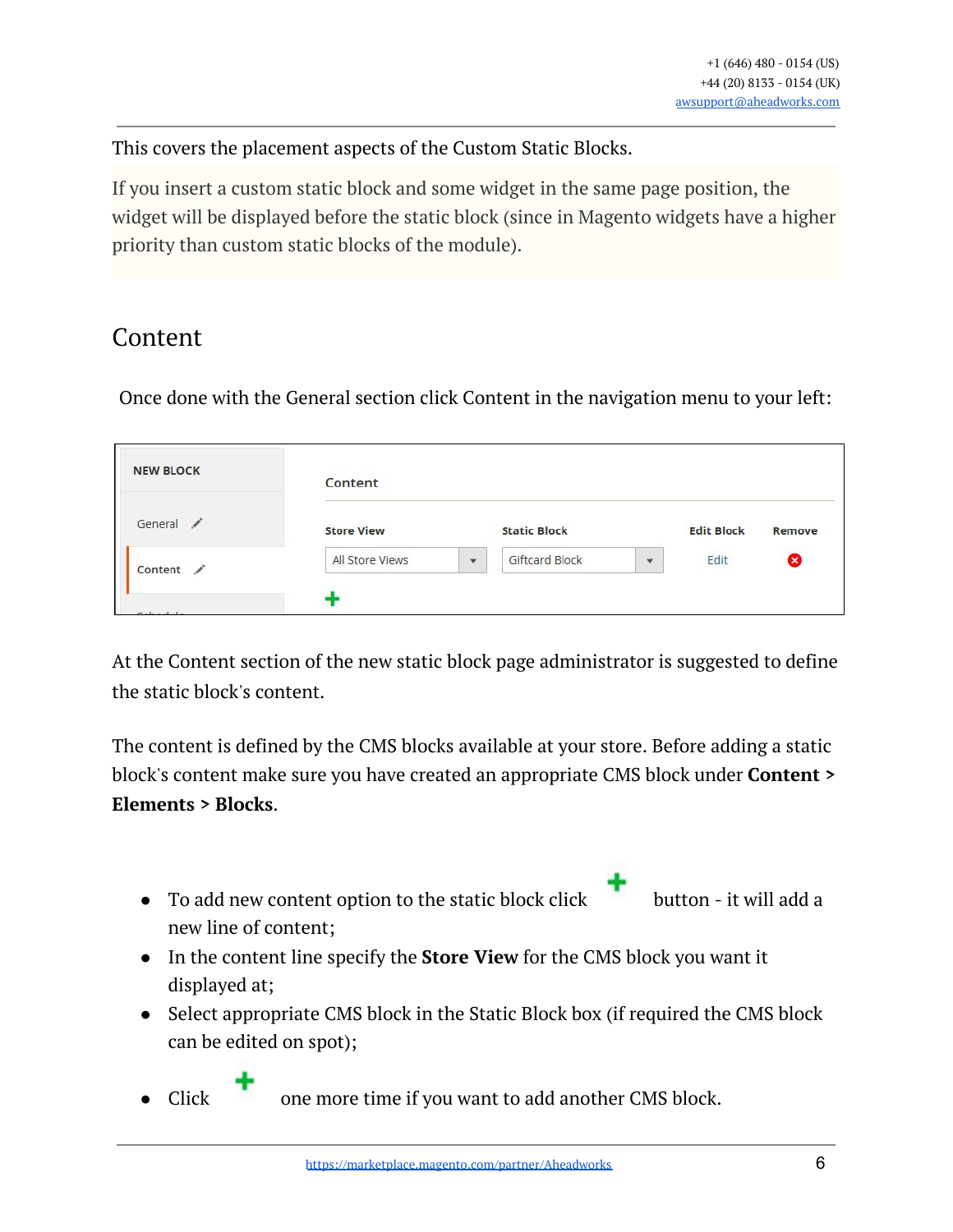If two or more CMS blocks are added to the static block's content the CMS blocks will ALL be displayed simultaneously ( one after another in the order they have been added to the **Content**).

Providing Store View setting is adjusted properly this can prove useful for managing a single static block when dealing with store views of different languages.

For example:

Let's say you have two store views: English and German.

You can add two CMS blocks with the content in proper language and set English store view for the first one and German store view for the second one.

<span id="page-6-0"></span>Thus you can share the same General and Scheduling options for both CMS blocks without creating several Custom Static Blocks.

### Schedule

The final step of configuring the Custom Static Block is the **Schedule** section.

| <b>NEW BLOCK</b> | <b>Display Block</b>    |                                                                                                                          |
|------------------|-------------------------|--------------------------------------------------------------------------------------------------------------------------|
| General /        | <b>From Date</b>        | 當                                                                                                                        |
| Content /        | <b>To Date</b>          | Ė                                                                                                                        |
| Schedule         |                         |                                                                                                                          |
|                  | <b>Schedule Pattern</b> |                                                                                                                          |
|                  | Show                    | Every day<br>$\mathbf{v}$                                                                                                |
|                  | <b>From Time</b>        | 00<br>00<br>00<br>$\vert$ :<br>$\ddot{\cdot}$<br>$\blacktriangledown$<br>$\bar{\mathbf{v}}$<br>$\boldsymbol{\mathrm{v}}$ |
|                  | <b>To Time</b>          | 00<br>00<br>00<br>$\vert$ :<br>$\ddot{\phantom{a}}$<br>$\pmb{\mathrm{v}}$<br>$\mathbf{v}$<br>$\blacktriangledown$        |